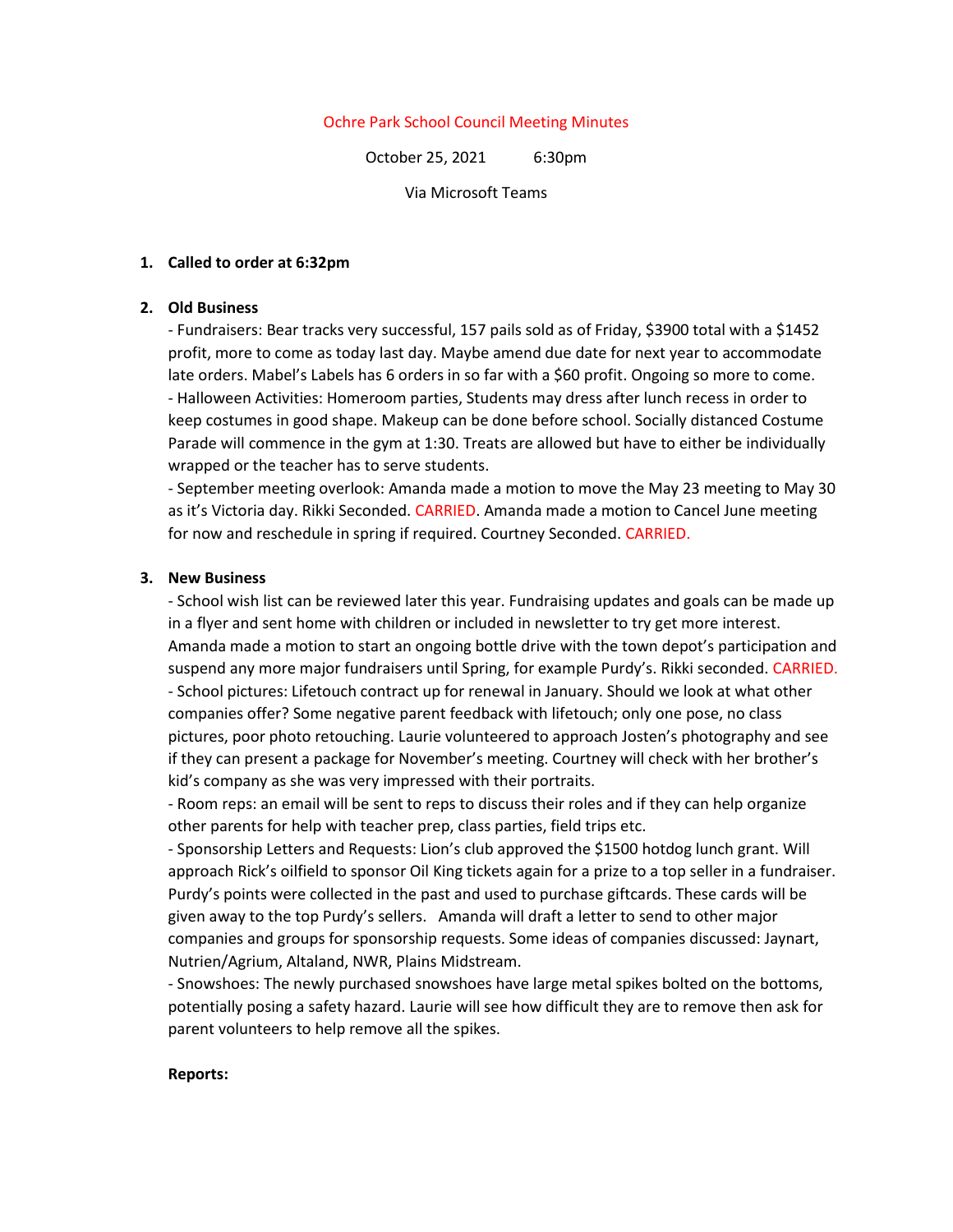**Parent Society:** Fundraising is great so far. Financially a quiet month, but the new school sound system has been purchased. Casino funds can only be used for specific purchases. Will look into what purchases qualify to use these funds. School wishlist to be revised based on the funds in accounts. Amanda summarized the fundraisers already done and what is planned for the spring, such as Purdy's and the Schoolstart school supply partnership.

**Room Reps:** PreK- Stephanie reported that the children made talking sticks and went for a nature walk for Truth and Reconciliation week (TRW). They had a bus safety presentation on Sept 14 and just recently a fire safety fieldtrip with the local departments coming to school. Because the children were being helpful, they earned a PJ party in the near future. K1- Mrs. Fossen will be back Nov 15. Mrs. Clements is the sub until then. K1 Halloween party is Oct 27 and K2 on Oct 29.

1/2T- Participated in TRW by making Every Child Matters posters and model teepees and learning about Indigenous culture.

3W- TRW activities included learning about residential schools and doing some Indigenous art projects. They conducted a rock study, painted them Orange, wrote inspiring words to survivors and returned the rocks to nature. They also wrote letters to residential school survivors. 3/4G- Students learned about the legacy of residential schools during TRW. As a class, they made an Every Child Matters book, as individuals they wrote about "Imagine a Canada" to inspire reconciliation.

4H- Learned about why reconciliation and history are important. Learned about the residential school system. For Halloween, the children unlocked their classroom haunted house by completing assignments.

**Trustee:** Superintendent Mary Lynn Campbell is retiring June 30, 2022. Bill 58- Freedom to Care act is going to be reviewed by the legal team and presented in simpler terms for parents to read and understand as lots of legal wordings. 72 staff hired division wide. 4.9% enrollment increase this year. The school council grant was applied for through central office.

**Teacher:** Students enjoyed Take Me Outside Day on October 20. Goal was to spend at least one hour outdoors. They had gym class outside, went on a scavenger hunt, went for nature walks, played sidewalk games like hopscotch etc. 3W is heading up the 10 days of Giving again this year for their social project. The students organize and run the event and the whole school participates in providing donations for the food bank. Ochre Park has been a top giver these past few years and we want to keep the momentum going.

**Principal:** New Principal, Calvin Anhorn starts November 1, there will be a one week overlap with both Mr. Anhorn and Mrs. Filipchuk working in order to transition. Staffing update, Laurie Hadden hired as part time office clerk, Rikki Anema as an EA who works in all classes and Carrie Rosser has increased hours and assists in Pre K and K. Mr. Booker was hired to teach Music and this allows the students to have 75 minutes of music class per week compared to 50 minutes previously. Teachers are now providing school council with monthly highlights taken from their education plan. This month's highlights were mainly about Truth and Reconciliation week. Covid update: Contact tracing will be done through central office should there be a positive case in